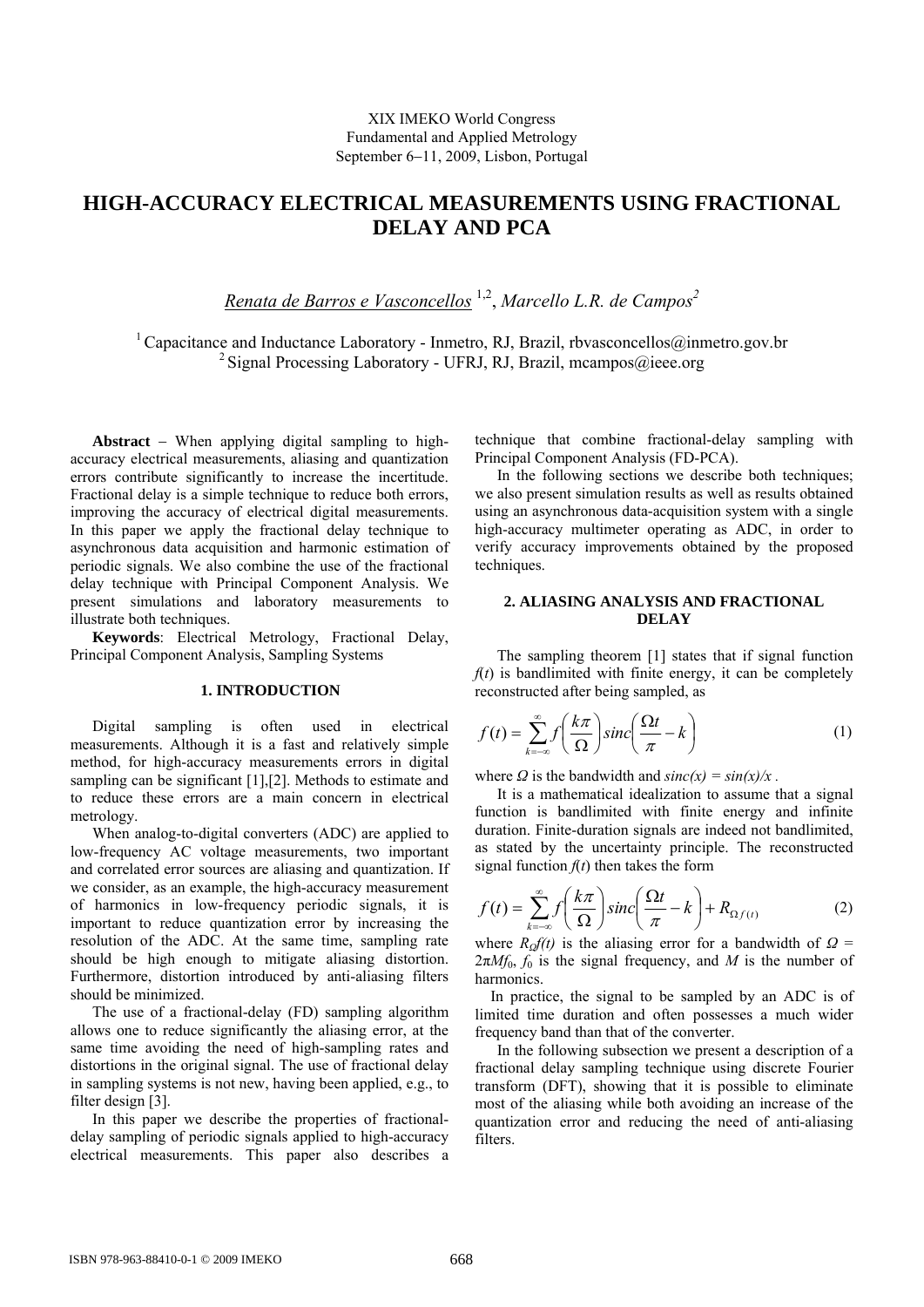## *2.1. Fractional Delay*

Let  $f(t)$  be a periodic signal with frequency  $\omega_0 = 2\pi f_0$ , which can be written as an infinite series of sines and cosines.

$$
f(t) = \frac{1}{2}a_0 + \sum_{k=1}^{\infty} \{a_k \cos(k\omega_0 t) + b_k \sin(k\omega_0 t)\}\tag{3}
$$

$$
F(\nu) = \frac{1}{2}a_0 \delta(\nu) + \sum_{k=1}^{\infty} \{a_k + jb_k\} \delta(\nu - k\omega_0)
$$
 (4)

where  $F(v)$  is the Fourier transform of  $f(t)$  and  $a_k, b_k \in \Re$ for all *k*. Consider that  $F(v) \rightarrow 0$  as  $v \rightarrow \infty$ , strictly decreasing for all  $F(v - k\omega_0) \notin 0$ ,  $v \notin 0$ .

Consider now that  $f(t)$  is sampled at  $t = nt_s + d_{\ell,m}$ , where the rate  $t_s = 1/(Nf_0)$ , and the delay  $d_{\ell m} = (t_s/2^m)$   $\ell$  for  $\ell m \in \mathbb{N}$ . If  $(\ell/2^m) \in N$ , then  $d_{\ell,m}$  is an integer delay, else  $d_{\ell,m}$  is fractional.

To simplify our analysis, our signal of interest  $f(nt<sub>s</sub>)$  will consist of a cosine series, with fractional delay  $d_{\in I, m=1} = t_s/2$ , as

$$
f_A(nt_s) = \sum_{k=0}^{\infty} a_k \cos\left(k\omega_0 nt_s + k\frac{\pi}{N}\right)
$$
 (5)

for  $k\omega_0 d_{l-1,m-1} = k \pi/N, 0 \le n \le N$ .

$$
Y_{A}(v) = \sum_{k=-\frac{N}{2}}^{\frac{N}{2}-1} a_{k} \delta(v - k\omega_{0}) e^{-\frac{k\pi}{N}} + R_{\Omega}(v)
$$
 (6)

where  $Y_A(v)$  is the discrete Fourier transform of  $f_A(nt_s)$  and  $R_{\Omega}(v)$  denotes the spectrum extension beyond region [*-N/2*  $ω$ <sup>*0, N/2 ω*<sub>0</sub><sup>*o*</sup>], that will cause aliasing error in the harmonic</sup> estimation. As described in [1], the frequency spectrum  $Y_A(v)$  of  $f_A(nt_s)$  will present alias, that is, due to undersampling, reflections of the signal spectrum will overlap.

Considering only the right side of the spectrum, the harmonics with frequencies in the interval  $\left[\frac{N}{2}+1\right]\omega_0$ ,  $N\omega_0$ are reflected in the region  $[0, N/2, \omega_0]$  with a frequency translation of  $2\pi$  from the original signal as

$$
Y_1(\nu) = \sum_{k=1}^{N-1} a_{N-k} \delta(\nu - k\omega_0) e^{j\pi(1 + \frac{k}{N})}
$$
 (7)

 Whereas the harmonics with frequencies in the interval  $[(3N/2-1)\omega_0, N\omega_0]$  are reflected with a frequency translation of  $2\pi$  as

$$
Y_2(\nu) = \sum_{k=1}^{N-1} a_{N+k} \delta(\nu - k\omega_0) e^{j\pi(-1 + \frac{k}{N})}
$$
 (8)

 This reasoning can be extended to all reflections of the original spectrum. Therefore Equation (6) can be rewritten as

$$
Y_A(\nu) = \sum_{k=0}^{N-1} [a_k e^{jk\pi/N} + a_{N-k} e^{j\pi(1+k/N)} + a_{N+k} e^{j\pi(-1+k/N)} + \dots] \delta(\nu - k\omega_0)
$$
\n(9)

where *υ*∈[*0,Ω*].

After the complex function  $Y_A(v)$  is decomposed in real and imaginary parts, its magnitude is obtained, as

$$
|Y_A(v)| = \sum_{k=0}^{\frac{N}{2}-1} |a_k + \sum_{m=1}^{\infty} (-1)^m [a_{mN-k} + a_{mN+k}] |\delta(v - k\omega_0) (10)|
$$

Consider now an integer delay  $d_{\varepsilon^2, m=1} = t_s$ ,  $f(nt_s)$  can be rewritten as

$$
f_B(nt_s) = \sum_{k=-\infty}^{\infty} a_k \cos\left(k\omega_0 nt_s + k\frac{2\pi}{N}\right)
$$
 (11)

 $f(x) = K\omega_0 a_{l=2,m=1} = K 2\pi / N, 0 \le n \le N$ .

*N*

$$
Y_B(v) = \sum_{k=-\frac{N}{2}}^{\frac{N}{2}-1} a_k \delta(v - k\omega_0) e^{-\frac{jk2\pi}{N}} + R_{\Omega}(v)
$$
 (12)

The same reasoning applied to  $f_A(nt_s)$  can be done for  $f_B(nt_s)$ , obtaining the magnitude of  $Y_B(v)$  as

$$
|Y_B(v)| = \sum_{k=0}^{N} |a_k + \sum_{m=1}^{\infty} [a_{mN-k} + a_{mN+k}]|\delta(v - k\omega_0)
$$
 (13)

When we compare Equations (10) and (13), it is possible to observe that some of the terms,  $[a_{mN+k}, a_{mN+k}]$  for *m* odd, have opposite signals in each equation.

We have the coefficients  $C_{FD}(k) = a_k - \sum_{m=1}^{\infty} \left[ a_{(2m-1)N-k} + a_{(2m-1)N-k} \right]$  $a_{(2m-1)N+k}$  +  $\sum_{m=1}^{\infty}$   $[a_{2mN-k} + a_{2mN+k}]$  concerning the fractional delay sampling, and  $C_{ID}(k) = a_k + \sum_{m=1}^{\infty} [a_{(mN-k)} +$  $a_{(mN+k)}$  concerning the integer delay sampling. Now suppose that  $C_{FD}(k)$  and  $C_{ID}(k)$  are both positive or both negative. Comparing  $C_{FD}(k)$  and  $C_{ID}(k)$  we observe that this condition is true if  $a_k + \sum_{m=1}^{\infty} [a_{2m}N_k + a_{2m}N_k] \geq \sum_{m=1}^{\infty} [a_{2m}N_k + a_{2m}N_k]$  $1/N-k$  +  $a_{(2m-1)N+k}$ . Considering the condition above, we have that the average of  $|Y_A(v)|$  and  $|Y_B(v)|$  becomes equivalent to the magnitude of the average of  $Y_A(v)$  and  $Y_B(v)$  as

$$
|\overline{Y}(v)| = \sum_{k=0}^{\frac{N}{2}-1} |a_k + \sum_{m=1}^{\infty} [a_{2mN-k} + a_{2mN+k}]|\delta(v - k\omega_0)
$$
 (14)

Now comparing Equations (10), (13) and (14) we can see that part of the reflected harmonics, those with coefficients  $a_{mN+k}$ ,  $a_{mN+k}$ , *m* odd, are eliminated in  $|\overline{Y}(v)|$ . That occurs due to different phase shifts in the reflected harmonics for fractional and integer delays. Those results are true even for signals with high harmonic distortion, as the square and ramp waveforms, and for a small *N*.

It is important to observe that the most significant reflected harmonics, with frequencies in the interval  $[(\omega_0(N/2), \omega_0(3N/2)]$  and coefficients  $a_{N-k}$ ,  $a_{N+k}$ , are eliminated by a simple average.

Usually most of aliasing error energy is in the interval above, therefore in many cases we can eliminate the necessity of an anti-aliasing filter with this technique. Even if the anti-aliasing filter is still necessary, it will be much easier to design. The use of the fractional delay technique allows the anti-aliasing filter to have higher cut-off frequency and softer decay, if it is at all necessary, without the need to increase the sampling frequency.

Since the number of quantization bits is directly related with the sampling interval, for high-accuracy measurements it is important to consider a high sampling interval. The use of fractional delay, besides reducing the need for filters,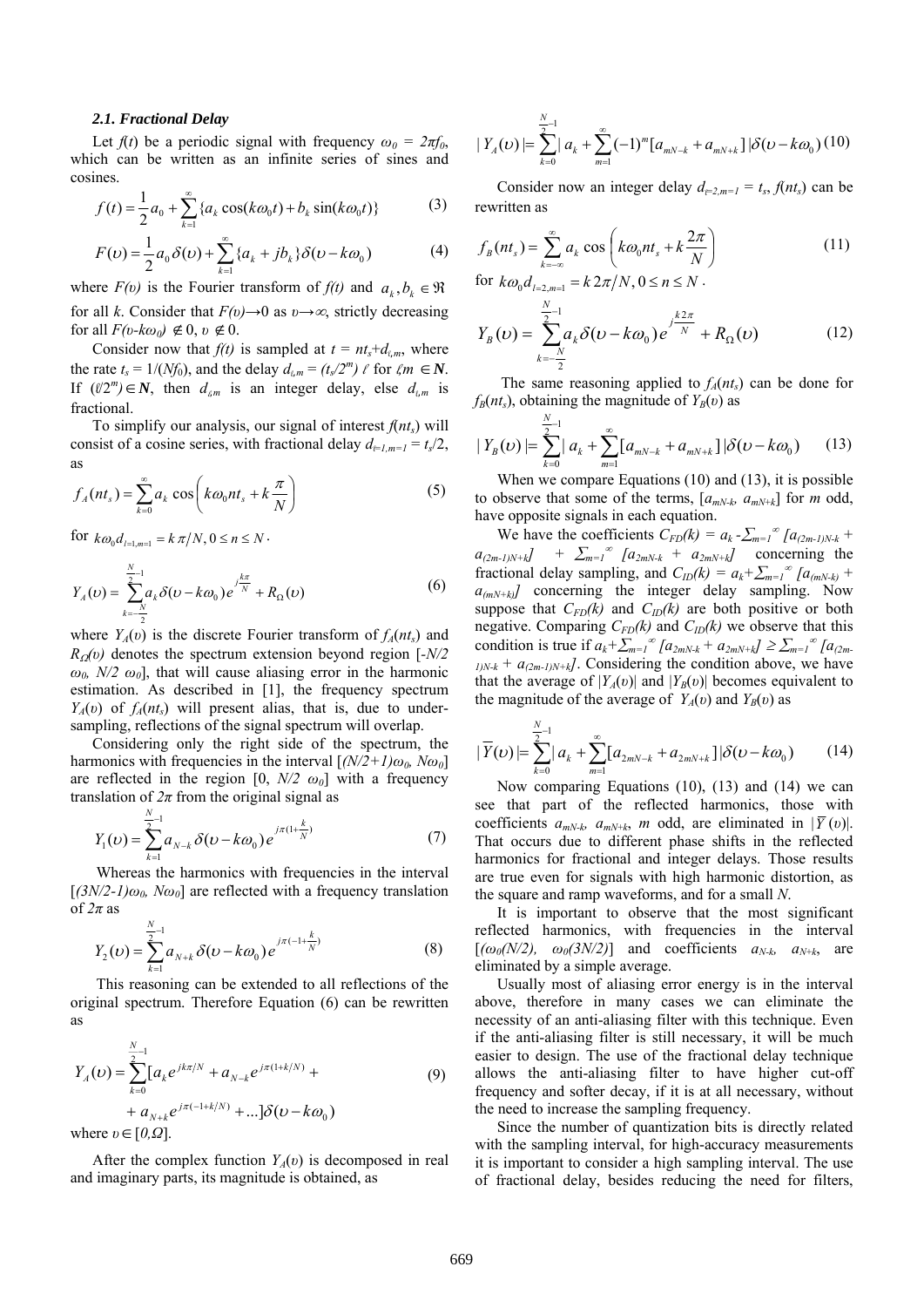allows eliminating most of the aliasing error without an increase of the sampling rate. As a consequence, it allows more quantization bits to be used.

Even if the fractional delay technique introduces twice as many data to process, the accuracy of the data acquisition system usually is a much more complex problem than data processing, that can be easily done by any computer.

## **3. PCA APPLIED TO HARMONIC ESTIMATION**

The Principal Components Analysis (PCA), as the Fourier transform, can be defined as a linear decomposition of the original signal in specific bases. Considering this fact, PCA can also be applied to harmonic estimation of periodic signals.

Consider now the periodic signal  $f(t)$  described in the previous section. After a positive zero-level crossing of this signal, *N* samples are acquired during a single period, in sequence, at time intervals separated by  $t_s$  seconds. After the next positive zero crossing, a time interval of  $d_f$  is waited before restarting the acquisition, obtaining that way two sample sequences of N samples, with a delay  $d_f$  between them. This process is then repeated until the acquisition of  $n \geq N$  sample sequences, each delayed of  $d_f$  from the previous sequence.

A data matrix  $M_f$  is created, where each sample sequence corresponds to a different row. When PCA is applied to the data matrix  $M_f$ , the obtained eigenvalues correspond to the amplitude of the harmonics of  $f(t)$ . If  $d_f$  is a fractional delay, the results of previous section can also be applied to PCA.

## **4. EXPERIMENTAL RESULTS**

In order to illustrate the efficiency of the fractional delay technique and of the combined technique PCA-FD in reducing aliasing errors, both computer simulations and laboratory measurements have been done. These results are shown in the following subsections.

#### *4.1. Simulations*

Simulations were conducted using the software Scilab to simulate numerically the square waveform shown in the following equation:

$$
f(t) = \frac{4}{\pi} \sum_{k=1}^{\infty} \frac{\sin(2\pi f_0 t (2k-1))}{2k-1}
$$
 (15)

The signal  $f(nt_s)$  is sampled from  $f(t)$  at  $f_0 = 50$  Hz,  $M =$  $N/2 = 75$ , and a sampling rate  $t_s = 1/(2Mf_0) \approx 133.4 \mu$ s. To illustrate the results of the Equation (14), we generate  $f(nt<sub>s</sub>)$ , first without delay, and then with fractional delay  $d_f = t_s/2$ *66.7 μ*s. We denote here *|Y(υ)|* the magnitude of the discrete Fourier transform of signal  $f(nt_s)$ , without delay. We also denote *|Y(υ)|* the average of the magnitudes of the discrete Fourier transforms of signal  $f(nt_s)$ , generated both without delay and with the fractional delay *df*.

Consider the aliasing errors  $|Y(v)|-|Y_{REF}(v)|$  for the integer delay and  $|Y(v)|-|Y_{REF}(v)|$  for the fractional delay, where  $Y_{REF}(v)$  is the DFT of the reference signal  $f_{REF}(nt_s)$ , band-limited to the *M* first harmonics of *f(t)*. We can



Fig. 1. Square Waveform - Simulation Results.

observe in Fig. 1 that the aliasing error for the integer delay is much higher than the aliasing error for the fractional delay. Notice that the even harmonics are all zero for this signal, so Fig. 1 shows only odd harmonics.

 To illustrate now the results of section 3 we created a matrix  $M_{sim}$ , considering a delay  $d_f$ , and  $n = 2N$ . To calculate the harmonics of  $f(nt_s)$ , we multiplied the matrix  $M_{sim}$  by its transpose, and then obtained the eigenvalues. We created a vector  $v_{sim}$  with the eigenvalues organized in decreasing order. Each element corresponds to a different frequency. To verify this algorithm, we also created a reference vector *vref*, where each element  $v_{ref}(k) = 4/(2k\pi)$ , for  $1 \leq k \leq M$ . The difference between  $v_{sim}$  and  $v_{ref}$ , denominated  $E_{sim}$ , is also shown in Fig. 1.

The upper part of Fig. 1 shows the previously discussed results for the integer delay  $d_f = t_s$ . In this case, both techniques, FD-DFT from section 2 and FD-PCA from section 3, present the same results, estimating the harmonics without reducing aliasing. The total aliasing error, in both cases, is  $||E_{alias}|| = \sum_{v=1}^{N/2-1} ||Y(v)| - |Y_{REF}(v)|| \approx 0.28$ . The lower part of Fig. 1 shows the results, for both PCA and DFT, for a fractional delay  $d_f = t_s/2$ . In this case, the algorithms have different results. Although both algorithms present a reduction of the aliasing error, PCA is more efficient, reducing the total aliasing error in approximately 90%. The total aliasing error for the fractional delay is  $||E_{DFT}|| \approx 6.50 \times 10^{-2}$  for DFT and  $||E_{PCA}|| \approx 3.06 \times 10^{-2}$  for PCA.

## *4.2. Data Acquisition*

To confirm further the results obtained in the previous subsections, several laboratory measurements were done with the 8 1/2-digit multimeter Agilent 3458A operating as an ADC. The programmable waveform generator Agilent 33250A was used to synthesize the waveforms. Both equipments were controlled by a PC through GPIB ports and the Labview software. We employed the Agilent 3458A multimeter as our ADC due its stability, low-noise, and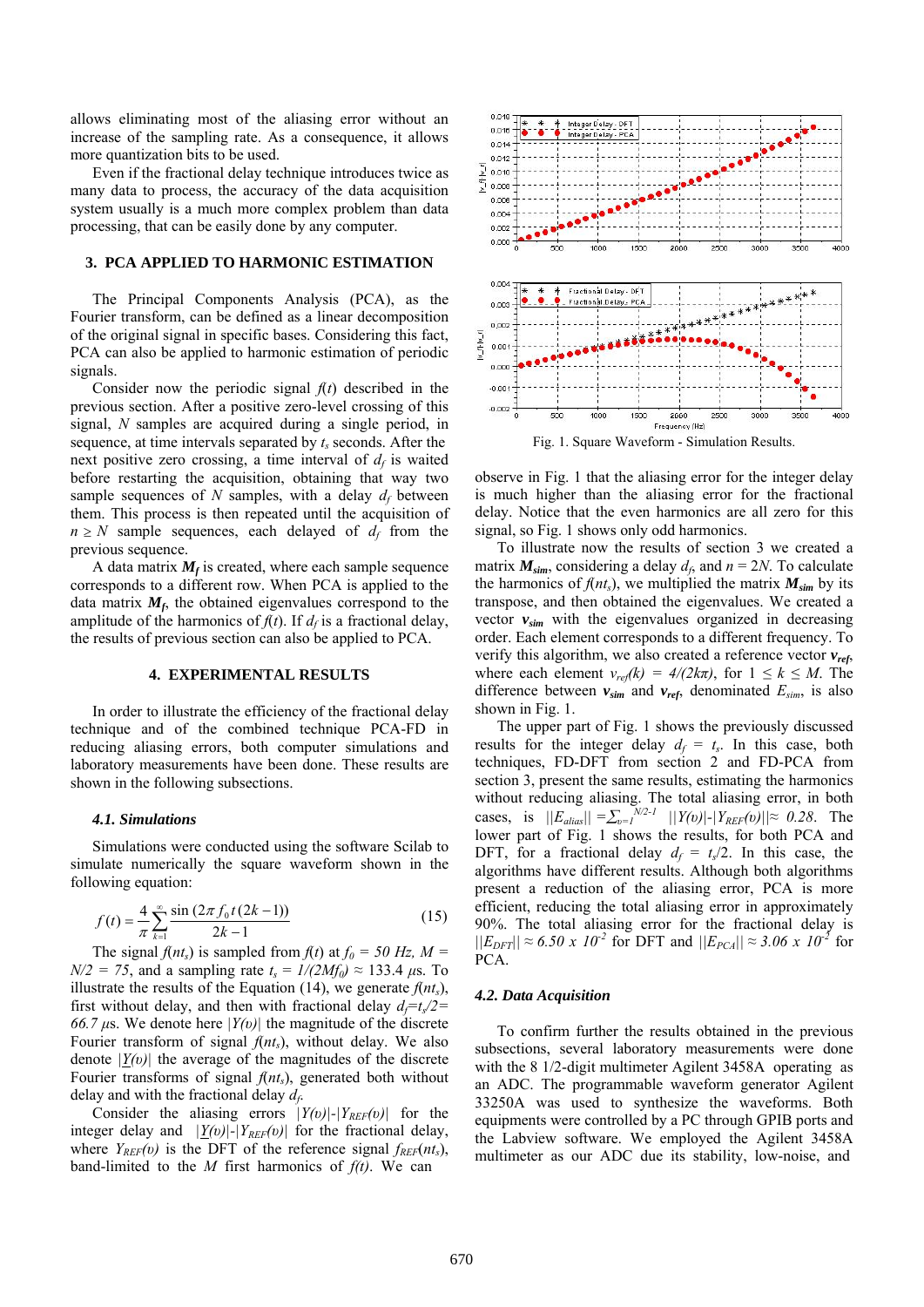

Fig. 2. Square Waveform - FD-DFT.

high sampling rate; as well as to its popularity in different areas of electrical metrology [4], [5].

We did asynchronous measurements using the multimeter internal trigger to start the data acquisition at a positive zero-level crossing. In this measurement experiment, we programmed the generator to create the square waveform described in Equation (15), considering the parameters described in the previous subsection and amplitude 1 V. For this experiment, we selected the aperture time  $t_a = 100 \mu s$ , which guarantees 21 bits for quantization [6], [7].

From each cycle of the waveform we obtained a sequence of *N=2M=150* samples. Although only two sampled sequences delayed of  $d=1/2$  were necessary, we acquired *2N=300* sampled sequences with the fractional delay between each, in order to reduce noise and gain drifts of the generator.

In Fig. 2, we compare the data aliasing errors with the simulation errors for the square waveform, considering the technique FD-DFT described in section 2. If we consider the signal sampled with an integer delay (ID), we can observe the influence of the ADC integration process, that presents the effect of a low-pass filter, [2], [6]. The total data acquisition aliasing error is  $||E_{\text{DFT DATA}}|| \approx 0.15$ . Considering now the fractional delay (FD), both simulation and data acquisition errors are approximately the same. In this case the integration process is not significant. The total data acquisition aliasing error for fractional delay is  $||E_{DFT\;DATA}||$  $\approx$  5.8 x 10<sup>-2</sup>, a reduction of 80% in comparison to the original aliasing error.

We also applied the combined technique and PCA-FD to data acquisition. We used  $2N = 300$  sampled sequences to generate de data matrix  $M_{data}$ , and then to calculate the eigenvalue vector *vdata*. The difference between *vdata* and the reference vector  $v_{ref}$ , denominated  $E_{data}$ , is shown in Fig. 3, for both an integer delay (ID)  $d_f = t_s$  and a fractional delay (FD)  $d_f = t_s/2$ . In this figure a comparison between the data acquisition error  $E_{data}$  and the simulation error  $E_{sim}$  is also presented.



 Here also we can observe the influence of the ADC integration process. When we consider the integer delay the total data acquisition aliasing error is  $||E_{PCA}\text{ }\text{ }\text{ }\text{ }\text{ }\text{ }\text{ }\text{ }\mid 20.15$ . Considering now the fractional delay, the total data acquisition aliasing error is  $||E_{PCA\;DATA}|| \approx 3.04 \times 10^{-2}$ , a reduction of 90% in comparison to the original aliasing error.

It is important to observe that, if instead of fractional delay we had sampled our signal with a sampling rate twice as larger, we would loose several bits of resolution. Besides that, with fractional delay (FD-DFT) we eliminated the aliasing up to the  $3M<sup>th</sup>$  harmonic, and with the higher sampling rate we would only eliminate the aliasing up to the  $2M<sup>th</sup>$  harmonic.

## **5. CONCLUSIONS**

In this paper we applied the fractional delay sampling technique to estimate harmonics in asynchronous sampled signals. We also combined this fractional-delay technique with PCA. Both techniques allow a significant reduction of aliasing error, at the same time avoiding the need of high sampling rates and distortions of the original signal. The efficiency of these techniques was verified by both simulations and laboratory measurements.

## **REFERENCES**

- [1] P. L. Butzer, G. Schmeisser, R. L. Stens, "An Introduction to Sampling Analysis," *Nonuniform Sampling - Theory and Pratice - Chapter 2*, F. Marvasti (Editor). Kluwer Academic, New York, 2001.
- [2] R. Vasconcellos, M. Campos "Sampling Errors Analysis Applied to High-Accuracy Measurements", *CPEM 2008*, Colorado, June 2008.
- [3] V. Välimäki, T. I. Laakso, M. Karjalainen, U. K. Laine, "Tools for Fractional Delay Filters Design," *IEEE Signal Processing Magazine*, pp. 30-60, Jan. 2005.
- [4] G. Kyriazis, M. Campos, "An Algorithm for Accurately Estimating the Harmonic Magnitudes and Phase Shifts of Periodic Signals with Asynchronous Sampling," *IEEE Trans. Instrum. Meas.*, v. 54, n. 2, pp. 496-499, Apr. 2005.